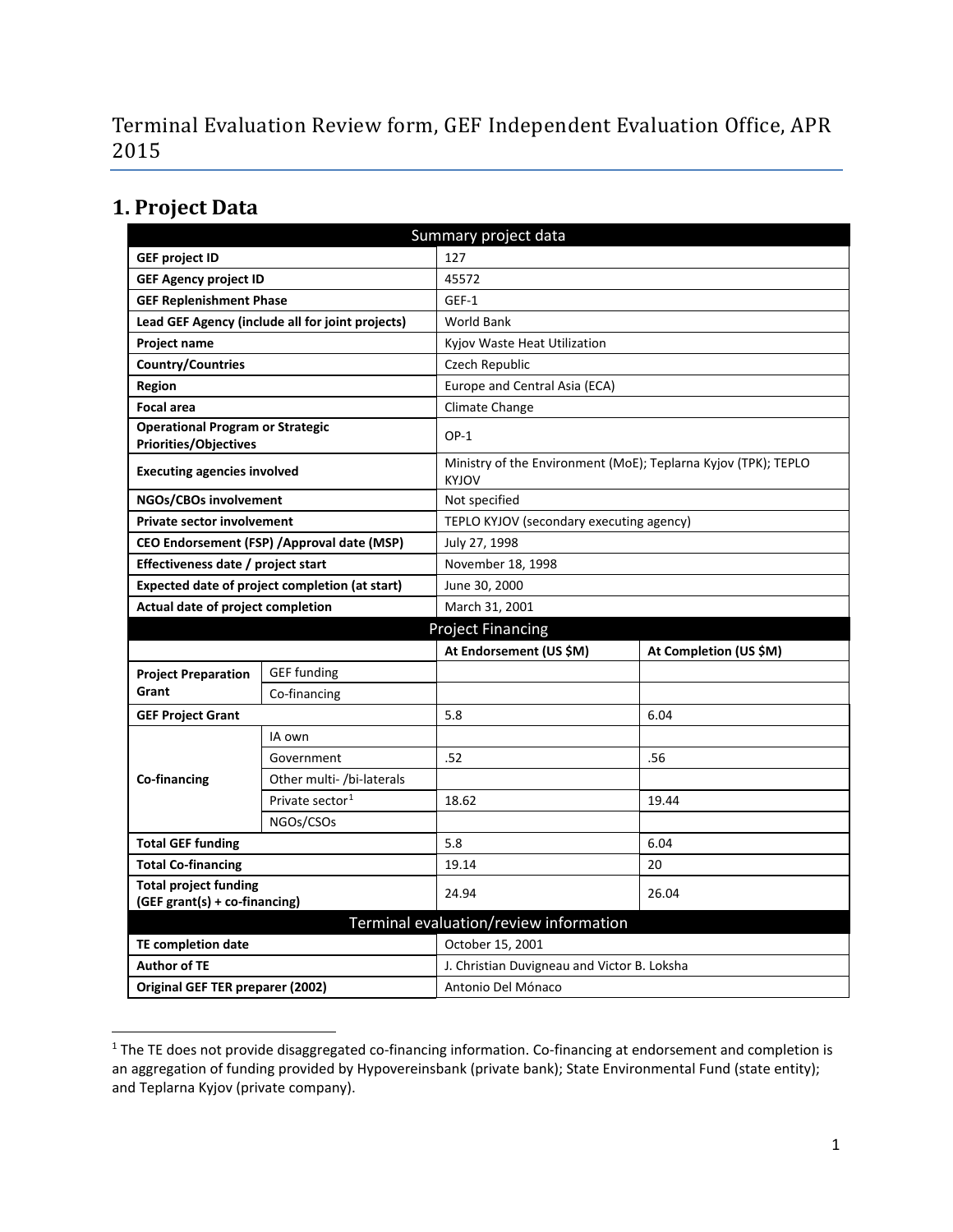| <b>Original GEF TER reviewer (2002)</b> | C. Volonte and R. Ramankutty |
|-----------------------------------------|------------------------------|
| TER completion date                     | June 13. 2016                |
| TER prepared by                         | Laura Nissley                |
| TER peer review by (if GEF IEO review)  | Molly Watts                  |

# **2. Summary of Project Ratings**

| <b>Criteria</b>                                  | <b>Final PIR</b> | <b>IA Terminal</b><br><b>Evaluation</b> | <b>IA Evaluation</b><br><b>Office Review</b> | <b>GEF IEO Review</b> |
|--------------------------------------------------|------------------|-----------------------------------------|----------------------------------------------|-----------------------|
| <b>Project Outcomes</b>                          |                  |                                         | MS                                           | MS                    |
| <b>Sustainability of Outcomes</b>                |                  |                                         |                                              | MU                    |
| <b>M&amp;E Design</b>                            |                  | <b>NR</b>                               | ΝR                                           | MU                    |
| <b>M&amp;E</b> Implementation                    |                  | <b>NR</b>                               | <b>NR</b>                                    | UA                    |
| <b>Quality of Implementation</b>                 |                  | HS                                      |                                              | MU                    |
| <b>Quality of Execution</b>                      |                  | HS                                      |                                              | <b>MS</b>             |
| <b>Quality of the Terminal Evaluation Report</b> |                  | --                                      |                                              | MU                    |

# **3. Project Objectives**

3.1 Global Environmental Objectives of the project:

The Global Environmental Objective of the project was to decrease the emissions of greenhouse gases (GHG) by "means of increasing the efficiency and reliability of the heat supply to the City of Kyjov, and of the heat and power supply to the Vetropack Moravia Glass (VMG) through intensified use of waste process heat generated at VMG" (PD pg. 2).

3.2 Development Objectives of the project:

The Development Objectives of the project were to: 1) demonstrate a gas-fired, combined-cycle cogeneration system in the Czech Republic where this technology is not widely used; 2) stimulate technological and institutional changes that would promote energy efficiency through developing CHP systems for joint industrial and municipal purposes; 3) achieve local environmental benefits by reducing the proportion of pollution intensive-fuels (such as lignite) in the fuel mix used for heat and power supply; 4) demonstrate the possibility of cooperative efforts between the Czech Ministry of the Environment (MoE) and the private sector in enhancing the environmental benefits from such a project (PD pg. 2).

The Project Document outlines five programmatic components in support of these objectives (PD pgs. 6- 7):

- **Component 1:** Combined Heat and Power Plant
- **Component 2:** Replacement and Retrofitting of Boilers at the Glass Factory
- **Component 3:** Construction and Reconstruction of Building at the Glass Factory
- **Component 4:** Modernization and Expansion of the District Heating Network of Kyjov
- **Component 5:** Decommissioning of Gas-Fired Boilers and Replacement with Heat Exchangers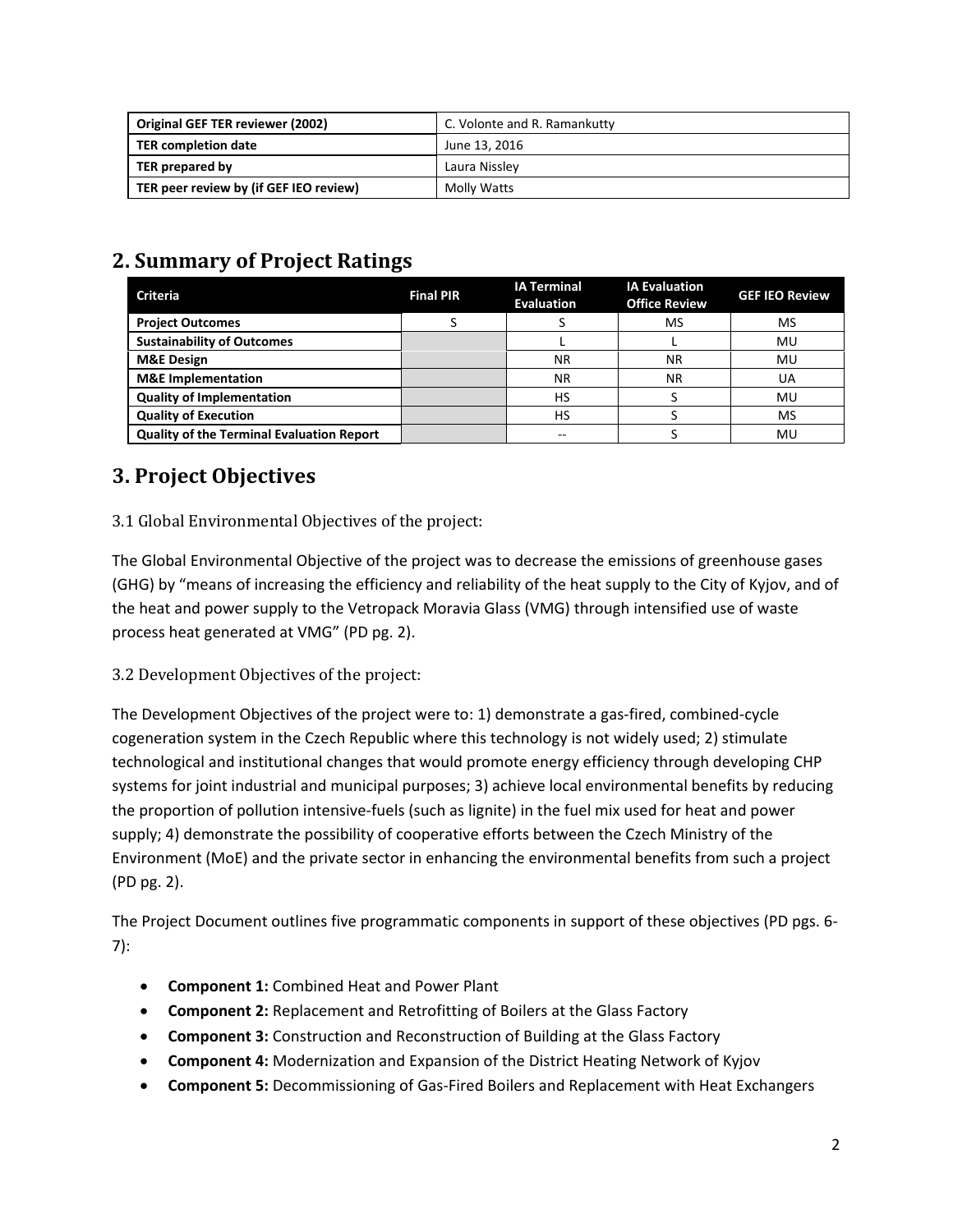3.3 Were there any **changes** in the Global Environmental Objectives, Development Objectives, or other activities during implementation?

The Global Environmental Objective and Development Objectives remained the same throughout implementation. The TE notes that minor modifications were made to the design of the CHP system to improve efficiencies of the sub-components (water heat boiler, gas turbine, and steam turbine). Additionally, modifications were made to the heat exchanger system at the hospital (TE pg. 3).

## **4. GEF IEO assessment of Outcomes and Sustainability**

Please refer to the GEF Terminal Evaluation Review Guidelines for detail on the criteria for ratings.

Relevance can receive either a Satisfactory or Unsatisfactory rating. For Effectiveness and Cost efficiency, a six point rating scale is used (Highly Satisfactory to Highly Unsatisfactory), or Unable to Assess. Sustainability ratings are assessed on a four-point scale: Likely=no or negligible risk; Moderately Likely=low risk; Moderately Unlikely=substantial risks; Unlikely=high risk. In assessing a Sustainability rating please note if, and to what degree, sustainability of project outcomes is threatened by financial, sociopolitical, institutional/governance, or environmental factors.

Please justify ratings in the space below each box.

 $\overline{a}$ 

| 4.1 Relevance | Rating: Satisfactory |
|---------------|----------------------|
|---------------|----------------------|

The TE does not provide a rating for project relevance,<sup>[2](#page-2-0)</sup> while this TER provides a rating of **Satisfactory**. The project's objectives were consistent with the Climate Change focal area, as conceived under GEF-1, particularly provisions for short-term response measures. The Project Document notes that the design meets the criteria for short-term measures, including national priority and cost-effectiveness in  $CO<sub>2</sub>$ emission reduction. The Project Document also notes that the project contributed to the long-term measure of removing barriers to energy conservation and energy efficiency (Operational Program 1). The project aimed to address the "the institutional weaknesses and lost market opportunities resulting from the lack of information about the feasibility and significance of the low-cost  $CO<sub>2</sub>$  reductions offered by CHP [Combined Heat and Power] generation" (PD pg. 3).

The project objectives were also consistent with the country's climate change priorities, particularly the first Czech National Communication to the United National Framework Convention on Climate Change (UNFCCC) submitted in September 1994. The National Communication specifically identified cogeneration and district heating as priority measures for the country (PD pg. 3).

<span id="page-2-0"></span> $<sup>2</sup>$  The TE, or Implementation Completion Report, does not include individual ratings for project relevance,</sup> effectiveness, or efficiency.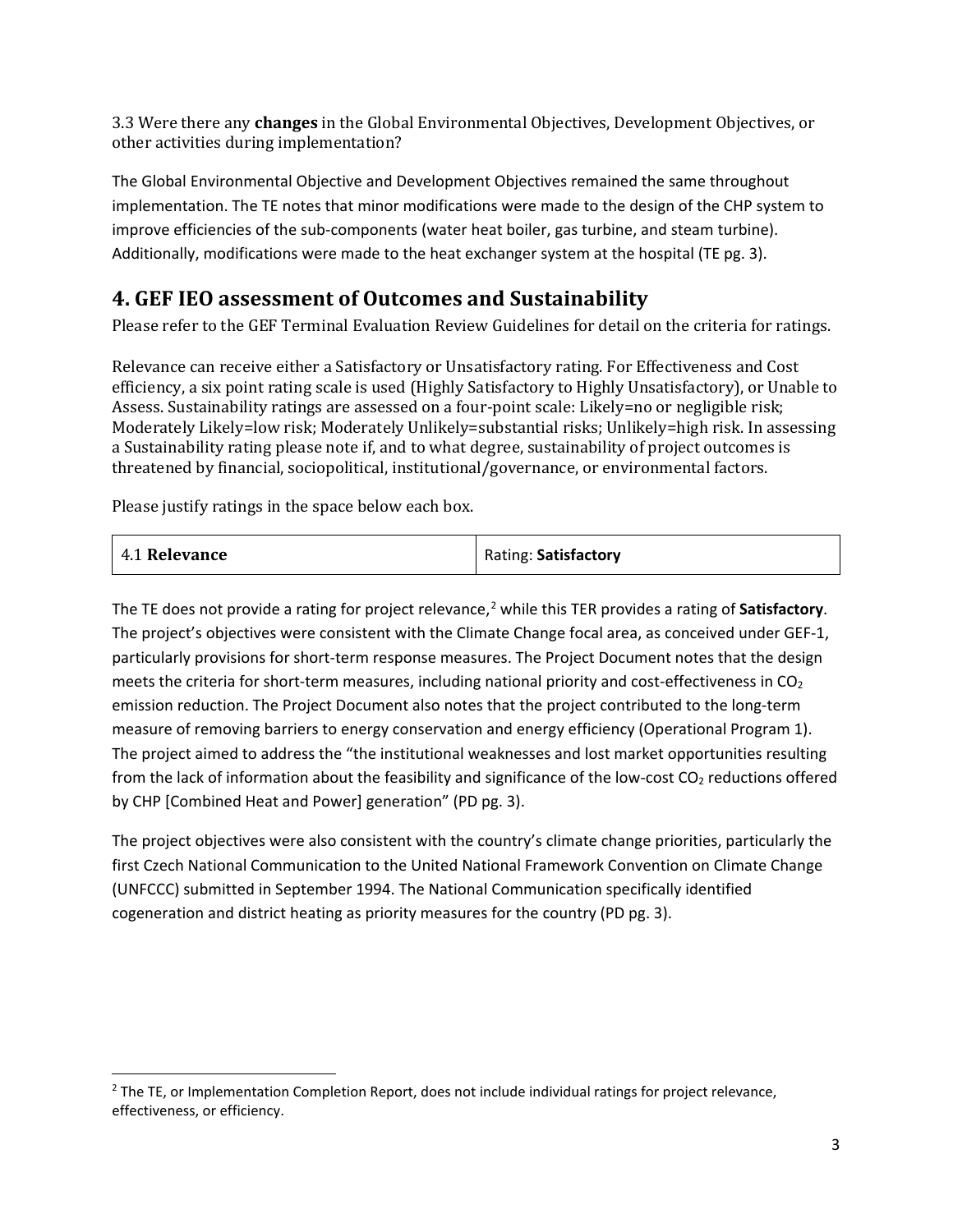| 4.2 Effectiveness | Rating: Moderately Satisfactory |
|-------------------|---------------------------------|
|                   |                                 |

This TER provides a rating of **Moderately Satisfactory** for project effectiveness. The project achieved its global environmental objective of decreasing the emissions of greenhouse gases by improving the efficiency of power and heat generation in Kyjov. The project contributed to a reduction of 165,000 tons of CO2. Although this was 7% lower than anticipated, the original GEF TER notes that this shortfall was within the uncertainty margins associated with the life of the project (line 40).

The TE does not adequately assess the achievement of the project's development objectives. As the ICR Review and original GEF TER note, the TE does not provide any information regarding the demonstration impact of gas-fired combined-cycle cogeneration (Objective 1) or the achievement of local environmental benefits (Objective 3). The project did demonstrate the technological and institutional changes necessary to promote energy efficiency through the development of a Combined Heat and Water Plant (Objective 2). The project also demonstrated that public and private entities could cooperate in executing projects with environmental benefits (Objective 4), through the establishment of Teplarna Kyjov, which had public and private shareholders (ICR Review pg. 2; GEF TER lines 41-42).

Despite the deficiencies in tracking and reporting on the achievement of development objectives, it should be noted that the project largely achieved all of its outputs, or components. Moderate shortcomings included lower than expected electricity and heat production from the new CHP Plant.

A summary of the project's achievements, by component, is provided below:

• **Component 1:** Combined Heat and Power Plant

Under this component, it was expected that a new gas-fired combined-cycle heat and power plant (CHP Plant) would be installed. The CHP Plant would be comprised of two gas turbines and one steam-driven turbine, with an annual electricity output of 183 GWh and heat production of 196.6 TJ. Due to the limited availability of the plant, electricity production was lower than expected, with a total of 158.3 GWh sold to the glass factory and regional electric grid. Due to lower than expected demand, the sale of heat was also below target, with a total sale of 148.9 TJ (TE pgs. 8-9).

- **Component 2:** Replacement and Retrofitting of Boilers at the Glass Factory Under this component, it was expected that one new waste heat boiler would be installed and one existing boiler would be retrofitted. Additionally, one hot water boiler would be replaced by a steam boiler. This component was fully achieved by project end (TE pgs. 7-8)
- **Component 3:** Construction and Reconstruction of Building at the Glass Factory Under this component, it was expected that the existing buildings at the Glass Factory would be modified to house the CHP Plant. Additionally, new administration offices, storage facilities, and an electric transformer station building would be constructed. This component was fully achieved by project end (TE pg. 3).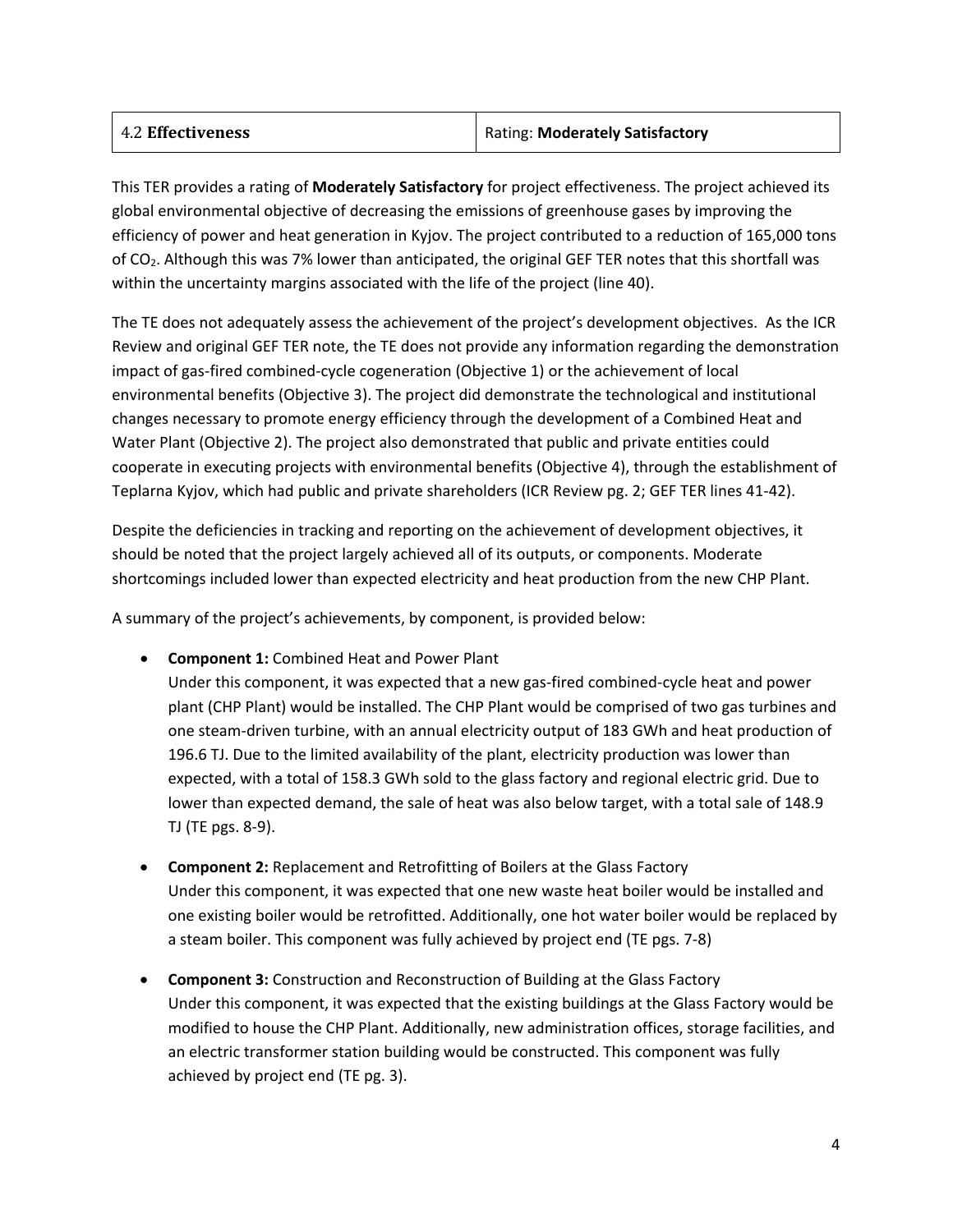- **Component 4:** Modernization and Expansion of the District Heating Network of Kyjov Under this component, it was expected that the centralized district heating network would be capable of carrying a thermal output of 19MW. It was also expected that six kilometers of preinsulated pipes would be installed, along with accompanying instrumentation and control cables. The TE notes that this component was executed as planned (pg. 3).
- **Component 5:** Decommissioning of Gas-Fired Boilers and Replacement with Heat Exchangers Under this component, it was expected that 13 gas-fired boilers would be decommissioned and replaced with heat exchangers and linkages to the centralized district heating network. The target for this component was exceeded, with 15 boilers decommissioned by project end. Additionally, several new customers in the city were connected with the centralized heating system, including: the Municipal House, the House of Culture, and a primary school building (TE pg. 12).

| $\vert$ 4.3 Efficiency | <b>Rating: Moderately Unsatisfactory</b> |
|------------------------|------------------------------------------|
|------------------------|------------------------------------------|

This TER provides a rating of **Moderately Unsatisfactory** for project efficiency. The project experienced moderate delays at start-up due to problems with the efficiency of the CHP Plant, particularly the gas consumption of the gas turbines and the lower than expected efficiency of the steam turbine. The repeated testing of the system meant that the availability of the CHP Plant was lower than expected Despite numerous improvements to the system, the TE estimates that CHP Plant will have lower efficiencies (2% to 4%) and higher gas consumption (3% to 8%) than originally estimated (pgs. 5-6). Additionally, the financial performance of the CHP Plant had deteriorated significantly by the end of the project due to (1) reduced revenues; (2) increased capital and operating costs (including maintenance costs); (3) power oversupply from lignite-burning and nuclear plants; and (d) low tariffs controlled by the government (GEF TER line 45). The TE estimates that the Internal Rate of Return (IRR) for the project was 7.8%, taking into account the GEF grant, compared to the expected 18.4% (pg. 15). The project experienced some cost savings by making use of the existing buildings at Teplarna Kyjov (TPK), however costs were higher than expected for the other components (TE pg. 3). Overall, project costs were 4.4% higher than what was estimated at appraisal (TE pg. 18).

| 4.4 Sustainability | <b>Rating: Moderately Unlikely</b> |
|--------------------|------------------------------------|
|--------------------|------------------------------------|

The TE provides a rating of **Likely** for project sustainability, while this TER provides a rating of **Moderately Unlikely**. [3](#page-4-0) At project end, there were significant financial risks to sustainability due to the poor financial performance of the CHP Plant and the unfavorable contractual obligations. Sociopolitical

 $\overline{a}$ 

<span id="page-4-0"></span><sup>&</sup>lt;sup>3</sup> This rating is supported by the original GEF TER, which indicates that "the rating for sustainability should not be likely" (line 56).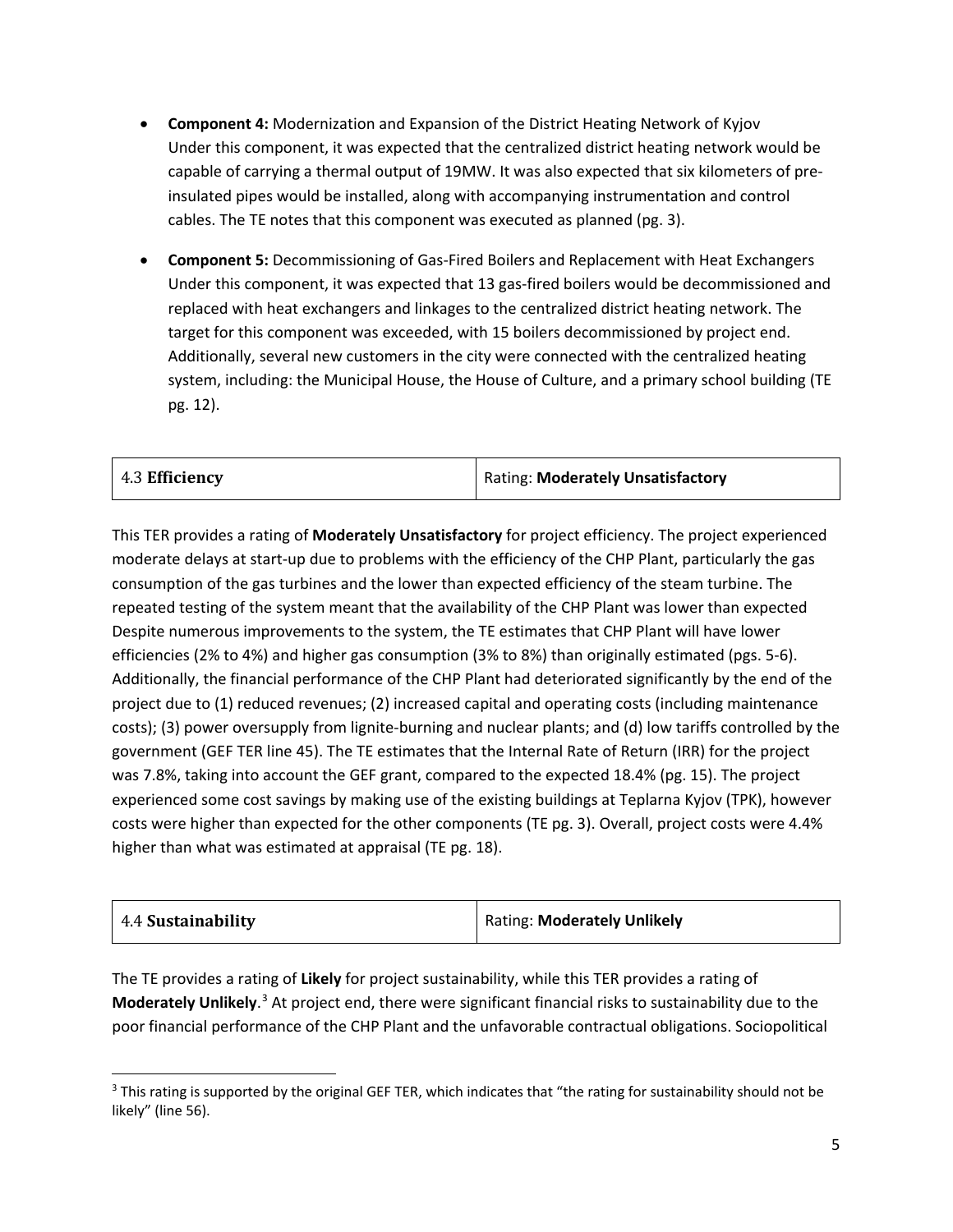sustainability was also threatened due to the low consumer demand for heat and the government's reluctance to close old, depreciated coal-fired plants. Additionally, the energy sector policies in the Czech Republic threatened the long-term objectives of the project.

#### **Financial Resources**

This TER provides a rating of **Moderately Unlikely** for the sustainability of financial resources. As noted above, the financial performance of the CHP Plant had deteriorated significantly. At project end, the company operating the CHP Plant, Teplarna Kyjov (TPK), was making a net loss due to the high costs of gas and the low sales price of electricity. The ICR Review indicates that the operating profits for TPK in 2002 were projected to be only 39.3% of projections at the design stage, and operating costs were expected to be 213% higher. Additionally, the original GEF TER and ICR Review note that the price structure could motivate some shareholders of TPK to abandon their contractual obligations. Under the current contracts, the TPK is must sell electricity and heat to the glass factory at concessional prices. Additionally, the regional electric grid is required to buy electricity from TPK at prices that are higher than the current market price. As a result, both TPK and the regional electric grid are suffering losses (ICR Review pg. 3; GEF TER lines 31-32).

#### **Sociopolitical**

This TER provides a rating of **Moderately Unlikely** for sociopolitical sustainability. While the project demonstrated that public and private entities could cooperate in executing projects with environmental benefits, the unfavorable price structure under the current contracts could threaten the commitment of stakeholders. Additionally, the demand for heat among end users had diminished during project implementation due energy conservation measures taken by consumers, warm winters, some conversion to gas, and efficiency improvements in the district heating network (ICR Review pg. 3). The government has also shown its reluctance to close old, depreciated coal-fired plants due to employment concerns, low operating costs, and exports to neighboring countries (TE pg. 13). All of these factors represent significant risks to sociopolitical sustainability.

#### **Institutional Framework and Governance**

This TER provides a rating of **Moderately Unlikely** for the sustainability of institutional frameworks and governance. The TE indicates that the Czech energy sector policies, including the maintenance of low electricity prices, are unfavorable to the long-term objectives of the project. The cross-subsidy on gas prices also favors small gas consumers and households, and at the expense of large gas consumers, makes it difficult for TPK to compete with small individual gas boilers. The TE notes that there is a possibility the government initiate deregulation policies in its pursuit of joining the European Union, however this had not emerged by project end (pg. 17). It should be noted that another gas-fired CHP Plant in Czech Republic was shut down because of the low power price regime in the country (GEF TER line 28).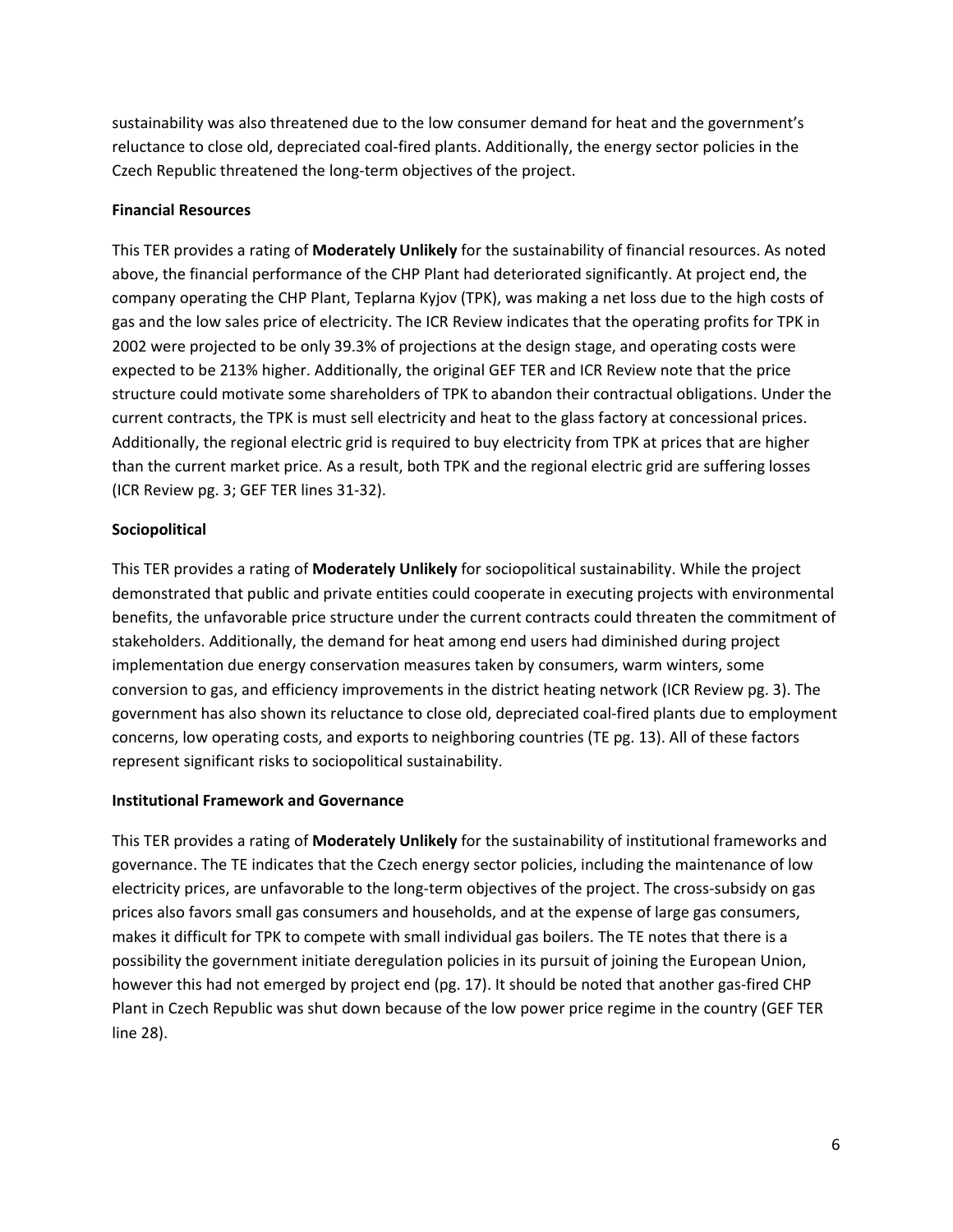### **Environmental**

The TE does not provide enough information to adequately assess the environmental sustainability of the project. It is clear however, that risks do exist, such as the continued presence and use of old, depreciated coal-fired power plants in the Czech Republic.

## **5. Processes and factors affecting attainment of project outcomes**

5.1 Co-financing. To what extent was the reported co-financing essential to the achievement of GEF objectives? If there was a difference in the level of expected co-financing and actual co-financing, then what were the reasons for it? Did the extent of materialization of co-financing affect project's outcomes and/or sustainability? If so, in what ways and through what causal linkages?

Actual co-financing was higher than expected at appraisal (\$20 million vs. \$19.14 million). The State Environmental Fund (SEF), Hypovereinsbank, and the City of Kijov provided co-financing in the form grants and loan facilities. The TE does not directly state the reason for the overall higher than expected co-financing, but project costs were 4.4% higher than the estimates at appraisal. The TE does note that the City of Kyjov contributed an additional \$.15 million due to the higher than expected costs associated with the boiler conversions (pg. 18).

5.2 Project extensions and/or delays. If there were delays in project implementation and completion, then what were the reasons for it? Did the delay affect the project's outcomes and/or sustainability? If so, in what ways and through what causal linkages?

As noted above, the project experienced moderate delays at start-up due to problems with the efficiency of the CHP Plant, particularly the gas consumption of the gas turbines and the lower than expected efficiency of the steam turbine (TE pg. 5). The time required to implement improvement measures at the CHP Plant resulted in a nine-month extension of the project's timeline (TE pg. 21).

5.3 Country ownership. Assess the extent to which country ownership has affected project outcomes and sustainability? Describe the ways in which it affected outcomes and sustainability, highlighting the causal links:

The TE does not directly assess country ownership over the project. The Ministry of Environment was responsible for supervising and monitoring project implementation, including financial management and coordination of activities. The TE notes that the government ensured adherence to environmental standards and approved construction permits (pg. 16). While country ownership over the project facilitated activities, energy sector policies hindered the long-term sustainability of project outcomes. Specifically, the maintenance of low electricity prices, reluctance to close coal-fired plants, and the cross-subsidy on gas prices.

## **6. Assessment of project's Monitoring and Evaluation system**

Ratings are assessed on a six point scale: Highly Satisfactory=no shortcomings in this M&E component; Satisfactory=minor shortcomings in this M&E component; Moderately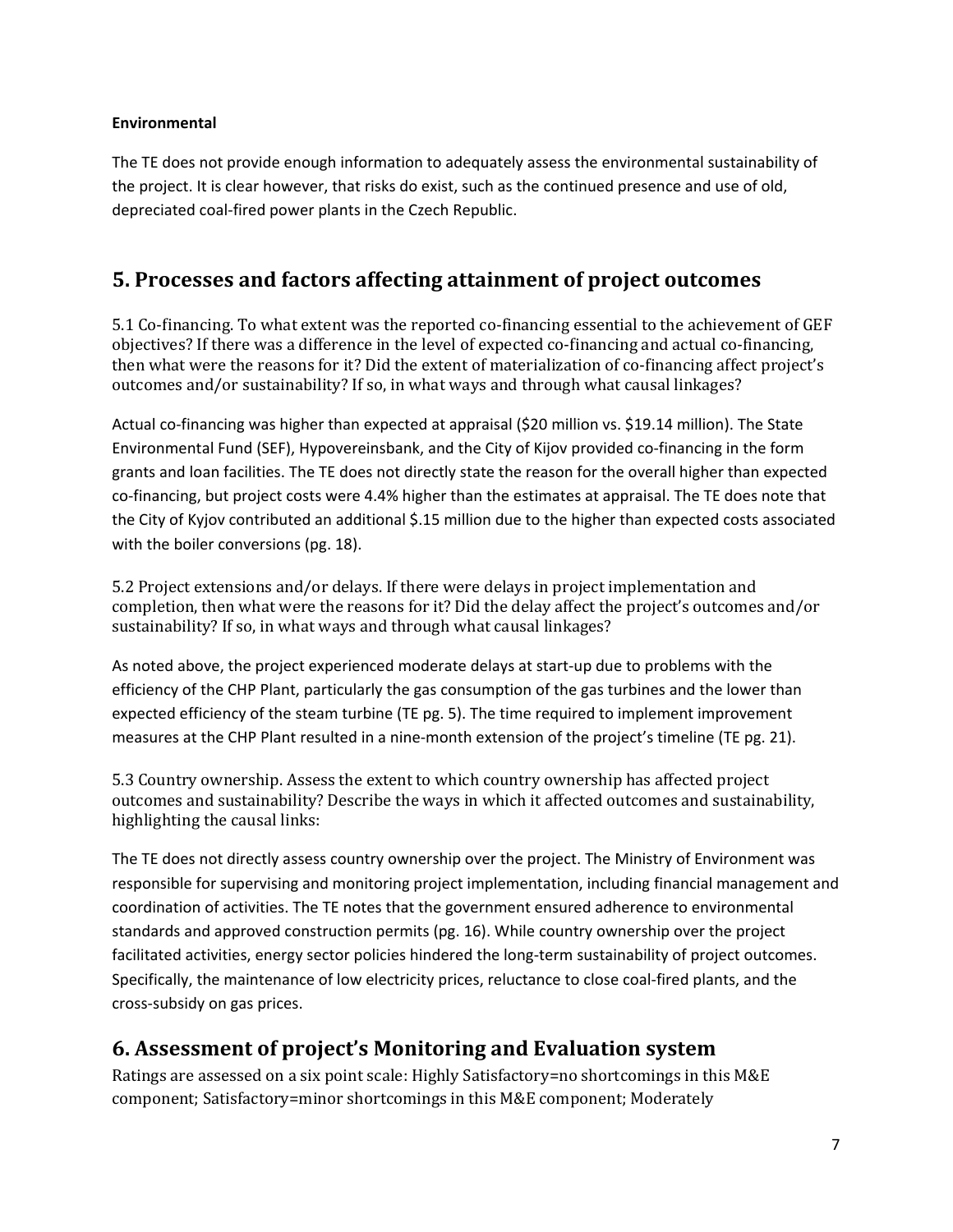Satisfactory=moderate shortcomings in this M&E component; Moderately Unsatisfactory=significant shortcomings in this M&E component; Unsatisfactory=major shortcomings in this M&E component; Highly Unsatisfactory=there were no project M&E systems.

Please justify ratings in the space below each box.

| $\vert$ 6.1 M&E Design at entry | <b>Rating: Moderately Unsatisfactory</b> |
|---------------------------------|------------------------------------------|
|---------------------------------|------------------------------------------|

The TE does not provide a rating for M&E design at entry, while this TER provides a rating of **Moderately Unsatisfactory**. [4](#page-7-0) The Project Design Summary, or framework, provided in the Project Document outlines the expected results, key performance indicators, data sources, and critical assumptions. This framework is limited in value however, as it does not fully reflect the expected results outlined in the narrative. For example, Objective 4 (i.e. demonstrate the possibility of cooperative efforts between the Czech Ministry of the Environment and the private sector) is completely omitted from the framework. Other objectives, such as Objective 2, are loosely rolled into broad results statements, in this case: *reduce emissions of GHG from the Kyjov district heating system, simultaneously increasing the energyefficiency and reliability of heat and power supply*. While some of the key performance indicators are SMART (specific, measurable, achievable, relevant, and timely), they are by no means comprehensive. Additionally, the only target value provided is for the amount of power and heat delivered to users (PD pgs. 21-23).

Limited provisions for M&E are peppered throughout the Project Document, however a comprehensive M&E plan is not included. For example, the responsibility of the Ministry of Environment to coordinate M&E is noted in the "executing agencies" section, and "data to be monitored" is outlined in the financial management section (PD pgs. 13-14). The Project Document also implies that funding for M&E will be included under the supervision and dissemination component of the project (PD pg. 7). However, the total budget for this component is only \$120,000 or 2% of GEF funding. Overall, the M&E design has significant shortcomings, and therefore a rating of Moderately Unsatisfactory is justified.

| 6.2 M&E Implementation | Rating: Unable to Assess |
|------------------------|--------------------------|
|                        |                          |

The TE does not provide any information regarding the set-up and implementation of a project M&E system. It does appear that the project collected data on some indicators, including  $CO<sub>2</sub>$  emission abatement and cost. Noticeably absent was any data on the impact of the demonstration project and local environmental benefits (GEF TER line 37). Overall, there is not enough information to assess the quality of M&E implementation.

<span id="page-7-0"></span> $\overline{\phantom{a}}$ <sup>4</sup> The original GEF TER provides a congruent rating of Moderately Unsatisfactory for M&E (line 37).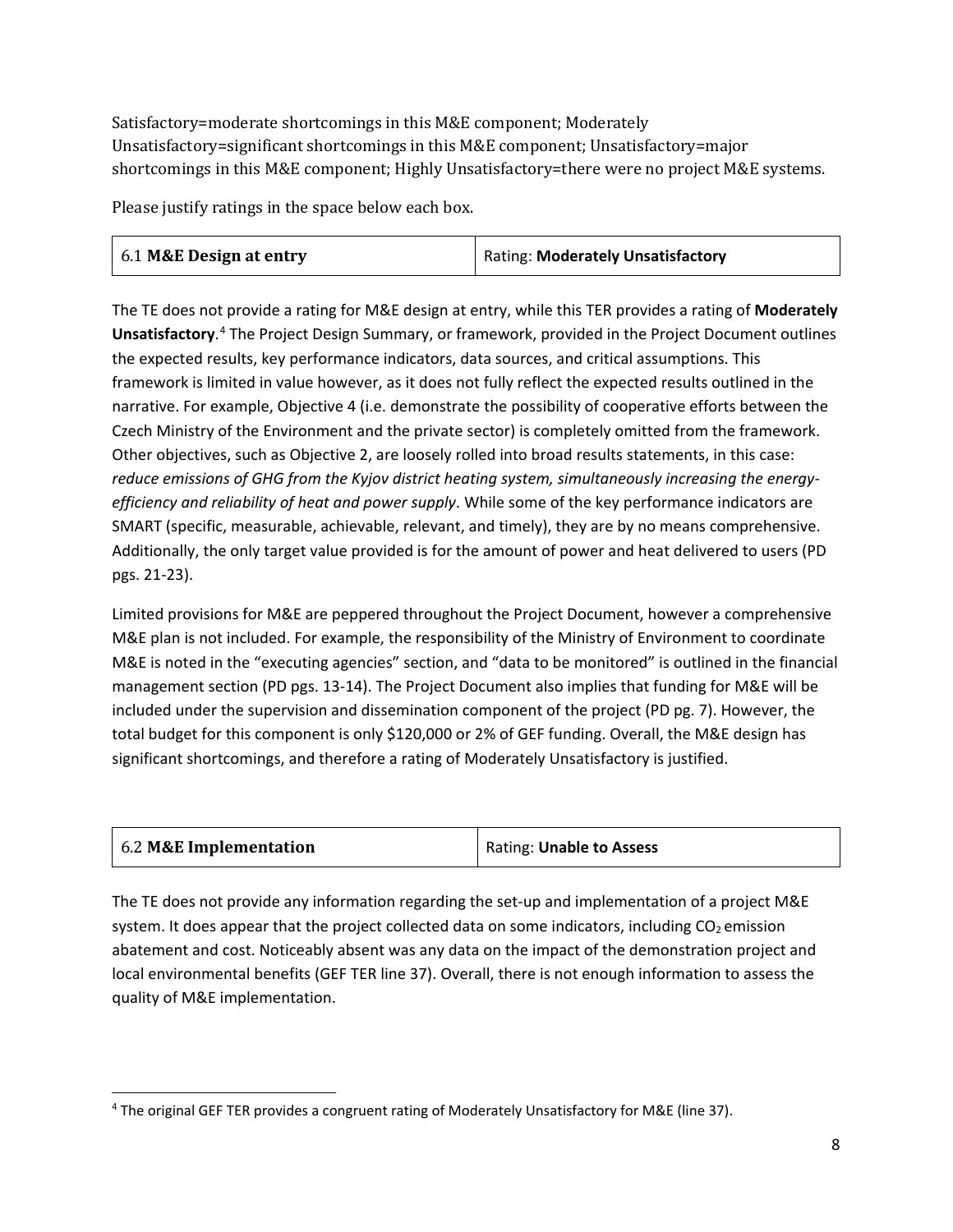## **7. Assessment of project implementation and execution**

Quality of Implementation includes the quality of project design, as well as the quality of supervision and assistance provided by implementing agency(s) to execution agencies throughout project implementation. Quality of Execution covers the effectiveness of the executing agency(s) in performing its roles and responsibilities. In both instances, the focus is upon factors that are largely within the control of the respective implementing and executing agency(s). A six point rating scale is used (Highly Satisfactory to Highly Unsatisfactory), or Unable to Assess.

Please justify ratings in the space below each box.

The TE provides a rating of **Highly Satisfactory** for World Bank Performance, which this TER downgrades to **Moderately Unsatisfactory** for quality of project implementation. As the original GEF TER notes, the project design was not logically sound and did not clearly articulate the links between the Development Objectives and components (line 27). These deficiencies in the project design are reflected in the weak M&E framework outlined in the Project Document. Additionally, the World Bank did not consider key risks to the achievement of outcomes and sustainability. In particular, the ICR Review notes that the World Bank did not consider possible reductions in projected heat demand, despite the fact that other World Bank district heat projects in the region had shown poor financial performance for this reason (pg. 4). The original GEF TER also notes that the World Bank should have considered more carefully the other gas-fired CHP plant that was shut down due to the price subsidies in place in the Czech Republic (lines 50-51).

The TE does indicate that the World Bank supervision was strong throughout implementation, as evidenced by the frequent supervision missions and technical assistance provided, particularly regarding improvements to the CHP Plant (TE pgs. 20-21). However, it should also be noted that the World Bank did not provide sufficient oversight regarding the contractual arrangements for maintenance of the CHP Plant or the conditions for the efficiency of the gas turbines, both of which impacted the operating costs and ultimately, the financial sustainability of the project (ICR Review pg. 4; GEF TER lines 53-54). Due to significant shortcomings in the design and oversight, a rating of Moderately Unsatisfactory is justified.

| 7.2 Quality of Project Execution | Rating: Moderately Satisfactory |
|----------------------------------|---------------------------------|
|----------------------------------|---------------------------------|

The TE provides a rating of **Highly Satisfactory** for Borrower Performance, which this TER downgrades to **Moderately Satisfactory** for quality of project execution. The primary executing agency was the Ministry of Environment, which was responsible for supervising and monitoring project implementation, including financial management and coordination of activities. The TE notes that the Ministry of Environment satisfactorily fulfilled its responsibilities (pg. 21). The project did experience moderate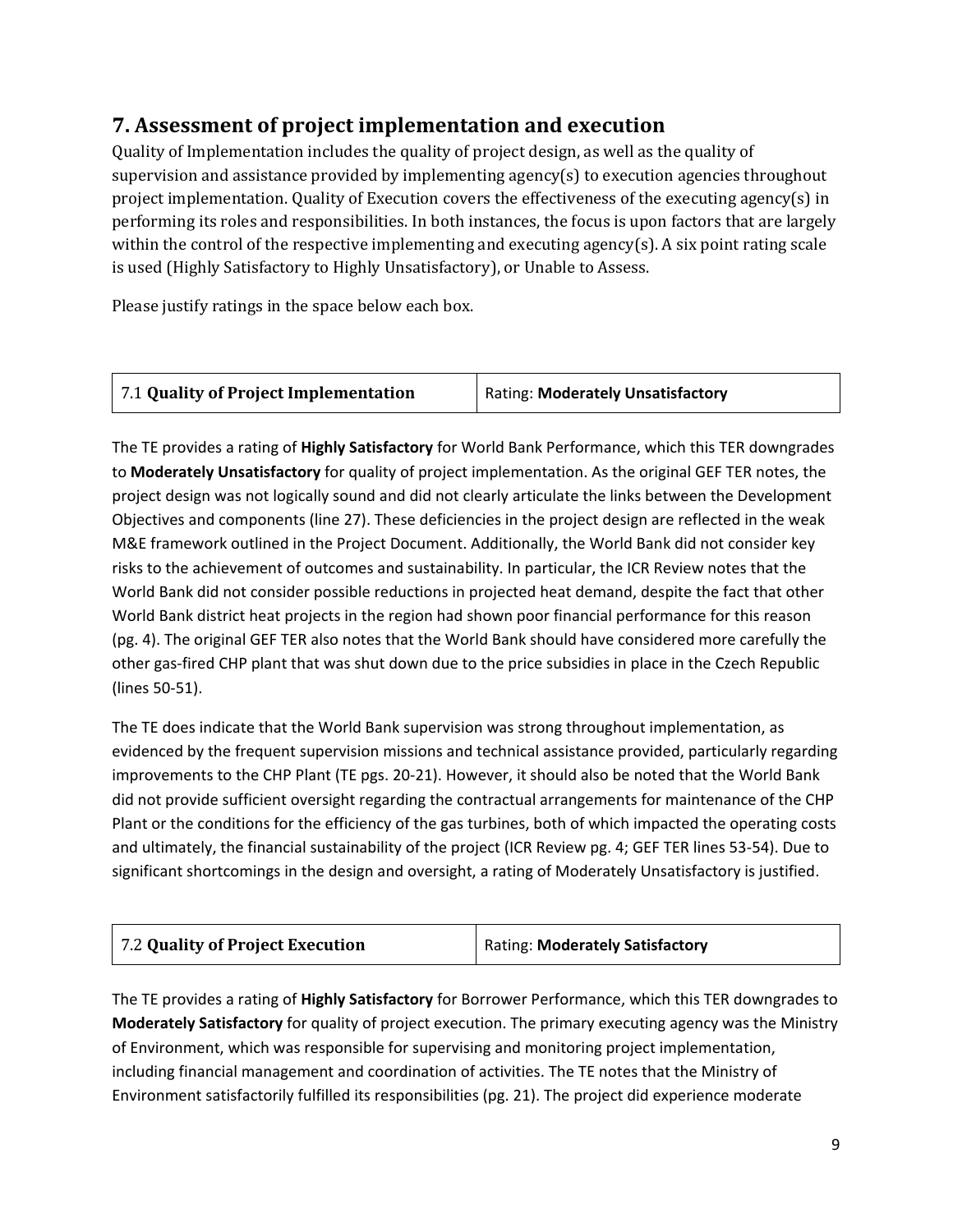delays at start-up due to problems with the efficiency of the CHP Plant, particularly the gas consumption of the gas turbines and the lower than expected efficiency of the steam turbine (TE pg. 5). A private sector company, Teplarna Kyjov (TPK), was responsible for executing all activities associated with the installation and operation of the CHP Plant. As noted above, the contracts negotiated by TPK for the maintenance of the CHP Plant and the efficiency of the gas turbines were flawed, which affected the operating costs and financial sustainability of the project (TE pg. 17). Ultimately, the time required to implement improvement measures at the CHP Plant resulted in a nine-month extension of the project's timeline (TE pg. 21).

TEPLO KYJOV, a city-owned company, was responsible for the decommissioning of boiler houses and the installation of heat exchangers (project component 5). The TE reports that TEPLO KYJOV performed well during implementation and decommissioned more than the expected number of boiler houses (pg. 22).

## **8. Assessment of Project Impacts**

*Note - In instances where information on any impact related topic is not provided in the terminal evaluations, the reviewer should indicate in the relevant sections below that this is indeed the case and identify the information gaps. When providing information on topics related to impact, please cite the page number of the terminal evaluation from where the information is sourced.* 

8.1 Environmental Change. Describe the changes in environmental stress and environmental status that occurred by the end of the project. Include both quantitative and qualitative changes documented, sources of information for these changes, and how project activities contributed to or hindered these changes. Also include how contextual factors have contributed to or hindered these changes.

The TE notes that the project directly contributed to a reduction of approximately 165,000 tons of CO2. This calculation was based on the electricity outputs from the CHP Plant, which displaced electricity that would have been produced by more polluting (lignite-fired). Additionally, the replacement of heat boilers with heat exchangers contributed to the reduction in  $CO<sub>2</sub>$  emissions (TE pg. 10; 28).

8.2 Socioeconomic change. Describe any changes in human well-being (income, education, health, community relationships, etc.) that occurred by the end of the project. Include both quantitative and qualitative changes documented, sources of information for these changes, and how project activities contributed to or hindered these changes. Also include how contextual factors have contributed to or hindered these changes.

The TE notes that the CHP Plant created sixteen new jobs requiring high levels of education (TE pg. 12).

8.3 Capacity and governance changes. Describe notable changes in capacities and governance that can lead to large-scale action (both mass and legislative) bringing about positive environmental change. "Capacities" include awareness, knowledge, skills, infrastructure, and environmental monitoring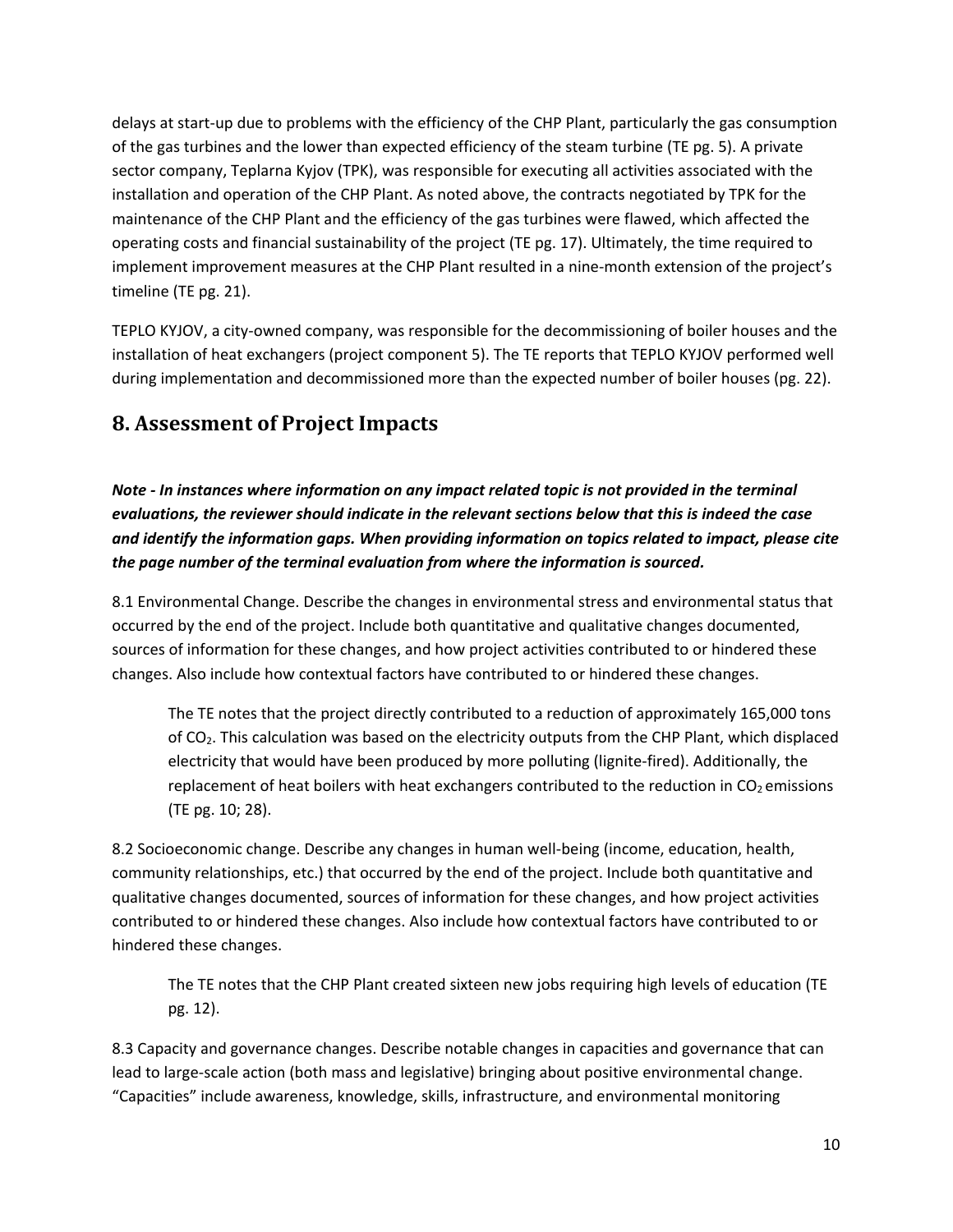systems, among others. "Governance" refers to decision-making processes, structures and systems, including access to and use of information, and thus would include laws, administrative bodies, trustbuilding and conflict resolution processes, information-sharing systems, etc. Indicate how project activities contributed to/ hindered these changes, as well as how contextual factors have influenced these changes.

### a) Capacities

By project end, a CHP factory was installed at the glass factory with an achieved electric capacity of 19,959.75 kW with a tolerance of +/- 0.493% (TE pg. 9). One new waste heat boiler was also installed at the glass factory; one existing boiler was retrofitted; and one hot water boiler was replaced by a steam boiler (TE pgs. 7-8). Additionally, six kilometers of pre-insulated pipes were installed in the district heating network in Kyjov, along with accompanying instrumentation and control cables (TE pg. 3). 15 gas-fired boilers were also decommissioned and replaced with heat exchangers. Lastly, several new customers in the city were connected with the centralized heating system, including: the Municipal House, the House of Culture, and a primary school building (TE pg. 12).

### b) Governance

The TE does not note any changes in governance that occurred by project end.

8.4 Unintended impacts. Describe any impacts not targeted by the project, whether positive or negative, affecting either ecological or social aspects. Indicate the factors that contributed to these unintended impacts occurring.

The TE does not note any unintended impacts that occurred by project end.

8.5 Adoption of GEF initiatives at scale. Identify any initiatives (e.g. technologies, approaches, financing instruments, implementing bodies, legal frameworks, information systems) that have been mainstreamed, replicated and/or scaled up by government and other stakeholders by project end. Include the extent to which this broader adoption has taken place, e.g. if plans and resources have been established but no actual adoption has taken place, or if market change and large-scale environmental benefits have begun to occur. Indicate how project activities and other contextual factors contributed to these taking place. If broader adoption has not taken place as expected, indicate which factors (both project-related and contextual) have hindered this from happening.

The TE does not note any GEF initiatives that had been adopted at scale by project end.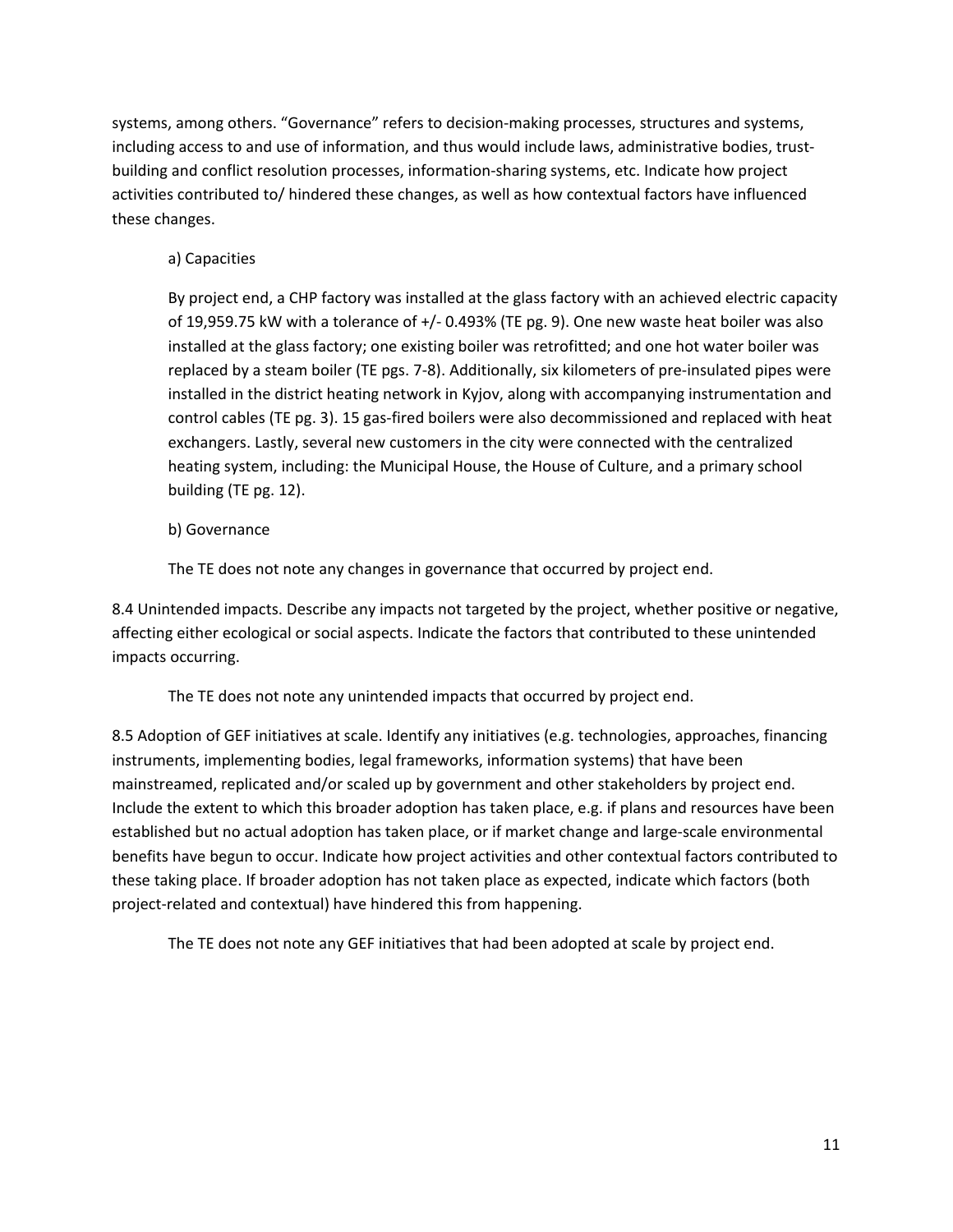## **9. Lessons and recommendations**

9.1 Briefly describe the key lessons, good practices, or approaches mentioned in the terminal evaluation report that could have application for other GEF projects.

The TE provides the following lessons learned (pgs. 22-23):

A major lesson of this Project is of institutional nature: The Kyjov Project was considered interesting by a number of investors and donors for various reasons as follows: enhanced energy efficiency through use of industrial waste heat, improved local environmental performance, reduction of  $CO<sub>2</sub>$  from the operation of the Project, market for the sale of gas provider of reliable heat and electricity. The agreement among a group of interested investors whose interests were diverging, to form a joint venture to realize this Project, made efficient Project preparation and implementation possible. The interests of the initial key investors were "bundled" and they reached compromise solutions among each other to realize the interesting Project. It is hoped that during the temporary "crisis" of extremely low power prices in the Czech market, the concept of the joint ownership and joint risk-sharing will prevail and come out in favor of continued full operation of the plant.

All components of the project were implemented according to the Project timetable. Important lessons were learned along the way, particularly by TPK [Teplarna Kyjov]. First, targets of specific gas consumption, estimated by the Project and stipulated in the tum-key contract, could not fully be realized during the trial operation, and TPK had to settle for a higher value because of contractual inconsistencies. Second, technical problems with the waste heat boiler #51 at the glass factory postponed the implementation and start-up of the second waste heat boiler #52, until the technical problems of the first boiler were solved. Lessons learned from boiler #51were fully incorporated in #52.

The resulting higher fuel consumption of gas turbines is not critical to the achievement of the objective to reduce CO<sub>2</sub> emissions, but can lead to higher operating costs and therefore reduced profits than those estimated for the Project.

Technical problems of the waste heat boiler at VMG [the Glass Factory] were not anticipated at the beginning of the Project. Most problems were due to the technological process of glass production at the glass factory that was not within TPK's control. Huge amounts of particulate matter sucked from the glass melting furnace were the most troubling elements because some mechanical parts of the boiler could not work properly with the contaminated air and the boiler had to be cleaned frequently. Gradually this problem was solved. However, it might have been solved earlier if the boiler had been tested properly at the beginning of operation.

The most critical design issue for this type of project is the choice of an optimum electric capacity to install, considering reliability, production costs, and relationship between the heat and electric load served. For the maximum efficiency of cogeneration, the electric generation capacity of CHP plants should be only as large as the available heat load allows. The experience of the Kyjov Waste Heat Utilization Project has demonstrated two important lessons. While these lessons have been derived in the context of the Czech Republic, they are relevant to other countries in transition as well, particularly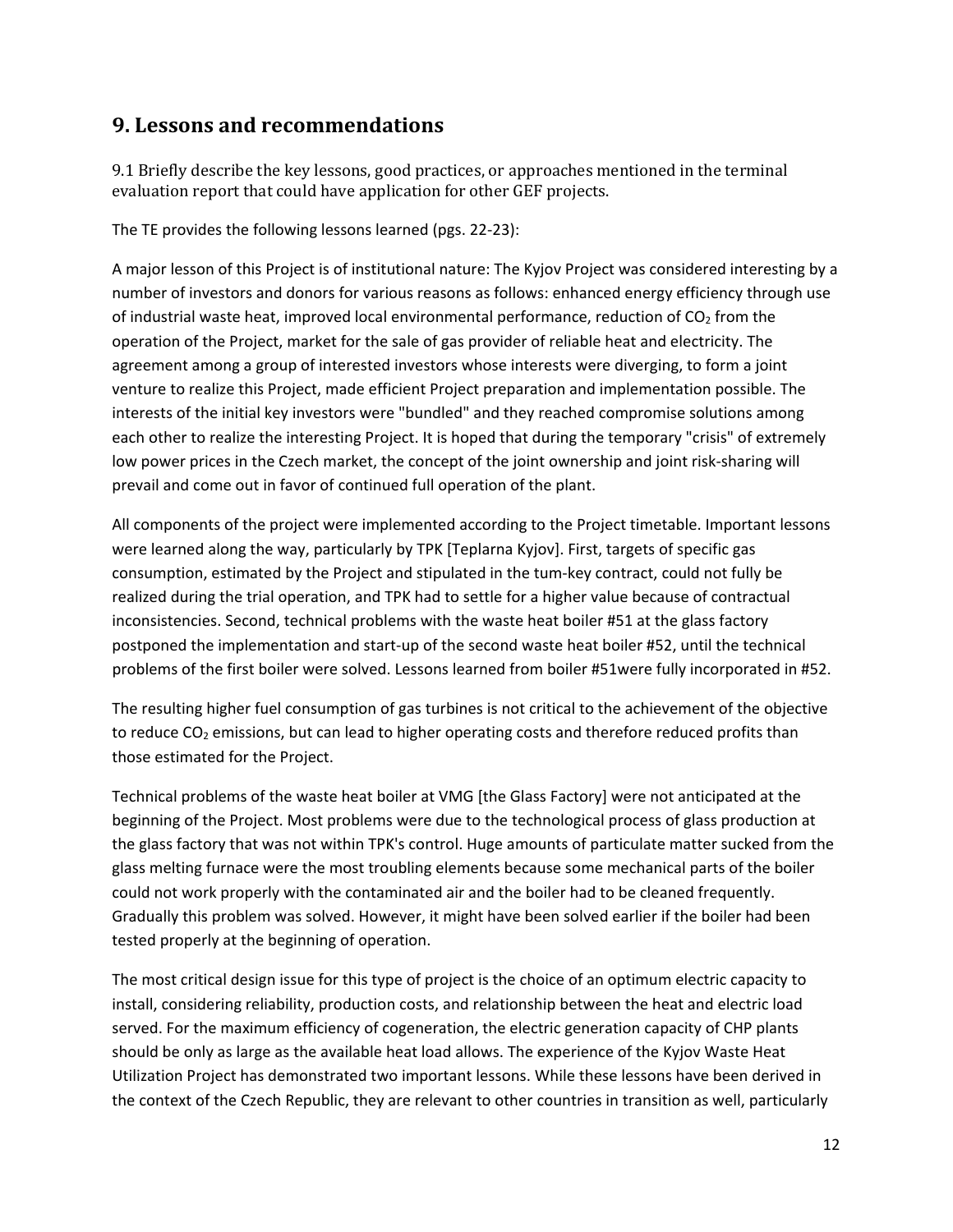when electricity prices are being kept low. The first lesson is that it is difficult for a small independent power producer (IPP) to enter into, and stay within, a long-term contract with the electric grid company if the production cost of the IPP's electricity is not sufficiently competitive. Thus, only if the benefits of cogeneration are high enough due to a sufficiently high heat load, is the operation of such a plant competitive in the liberalizing electricity market. Secondly, the Kyjov project has demonstrated that the existing off-peak (base- and intermediate load) electricity prices in the Czech Republic are currently set at a level to cover variable operating costs for cheap lignite plants, plus a modest allowance for transmission delivery cost. There is little allowance for recapture of investment costs, because the plants are fully depreciated. The existing price structure would thus be improved by a timely increase in the electricity price to recognize that new plants will be required in the future. A decision by the Government to this effect would be a relief to independent power producers, and might help to reopen the gas-fired CHP Plant elsewhere in the Czech Republic which was shut down because of the low power price regime in the country.

9.2 Briefly describe the recommendations given in the terminal evaluation.

The TE does not provide recommendations.